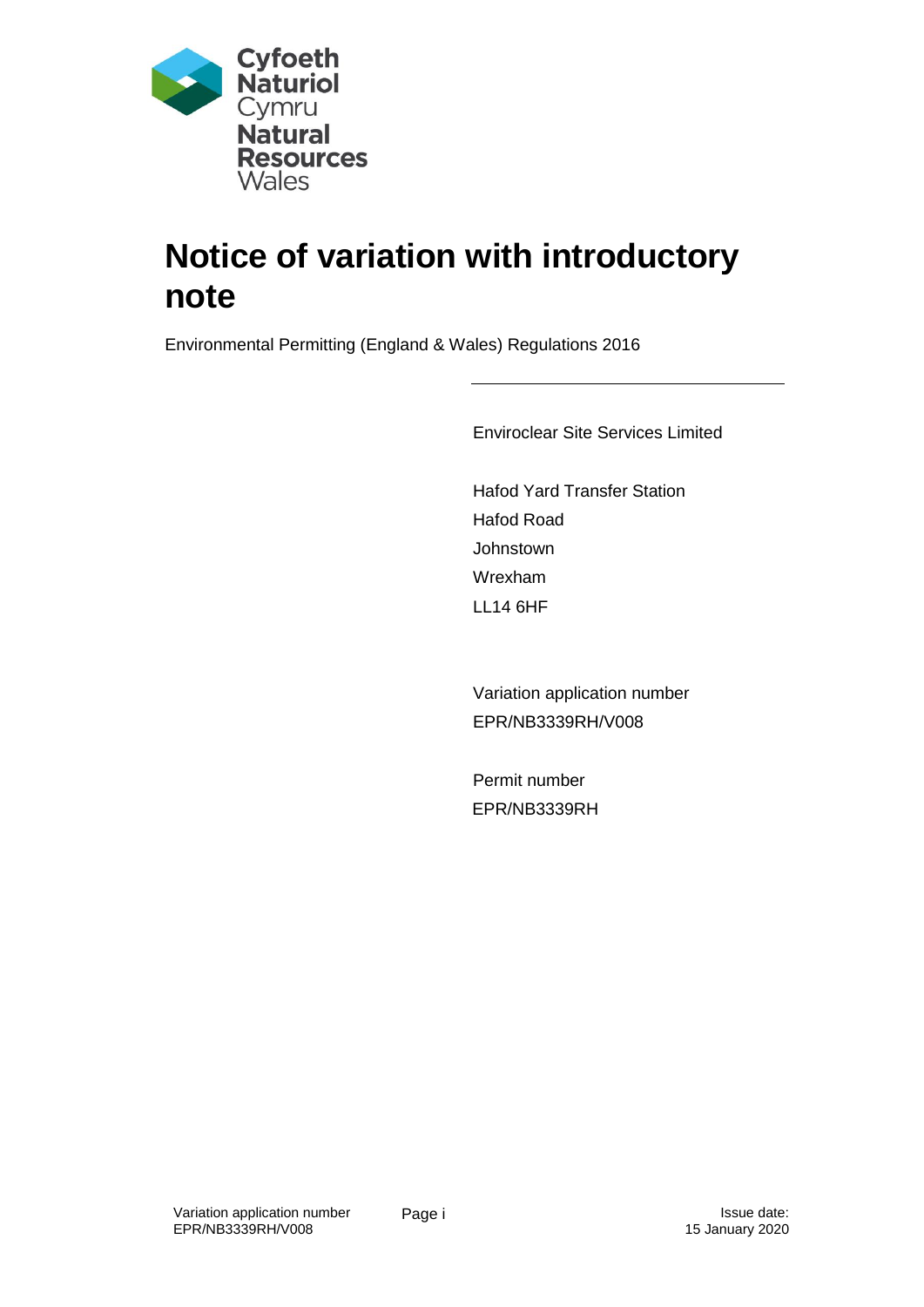## **Hafod Yard Transfer Station Permit number EPR/NB3339RH**

### **Introductory note**

### **This introductory note does not form a part of the notice**

The following notice gives notice of the variation of an environmental permit.

This is an operator initiated variation to add 5 additional waste codes related to carbon filtration processing. The additional waste codes are similar in nature to those already permitted:

- 10 01 18\* wastes from gas cleaning containing hazardous substances
- 19 01 10\* spent activated carbon from flue-gas treatment
- 19 08 02 waste from desanding
- 19 09 01 solid waste from primary filtration and screenings

The schedules specify the changes made to the original permit.

The status log of a permit sets out the permitting history, including any changes to the permit reference number.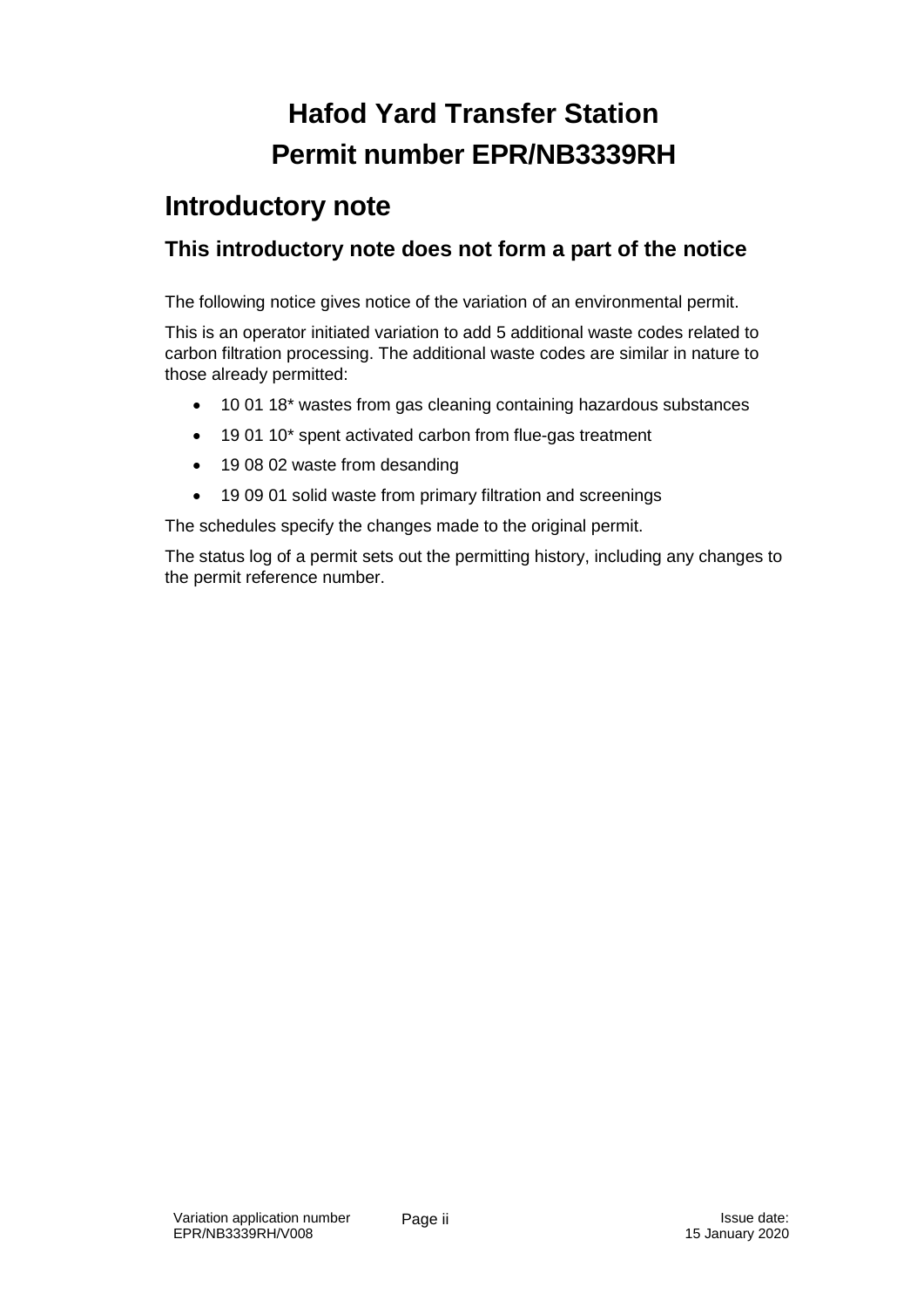| <b>Status log of the permit</b>                    |                       |                                                                                                                                                                                                                                   |
|----------------------------------------------------|-----------------------|-----------------------------------------------------------------------------------------------------------------------------------------------------------------------------------------------------------------------------------|
| <b>Description</b>                                 | <b>Date</b>           | <b>Comments</b>                                                                                                                                                                                                                   |
| Waste Management<br>Licence issued<br>EAWML 100343 | 03/12/08              | Original permit it for a household,<br>commercial and industrial waste<br>transfer station with treatment,<br>asbestos storage and vehicle<br>depollution and dismantling (authorised<br>treatment) facility issued to Mr Michael |
| Part transfer<br>determined                        | 09/08/11              | Davies trading as M and J T Davies<br>Group.<br>Partial transfer of permit complete:<br>• Varied permit EPR/CB3133RG                                                                                                              |
| EPR/CB3133RG<br>(formerly EAWML<br>100343)         |                       | issued to Mr Michael Davies.<br>• New permit EPR/WP3990VL issued<br>to Mr Nigel Harper to operate a<br>household, commercial and industrial<br>waste transfer station with treatment<br>only.                                     |
| <b>Transfer determined</b><br>EPR/NB3339RH/T001    | 01/02/13              | Full transfer of permit EPR/CB3133RG<br>issued to Enviroclear Site Services<br>Limited.                                                                                                                                           |
| Variation determined<br>EPR/NB3339RH/V002          | 18/12/13              | Operator initiated administrative<br>variation to add new waste codes and<br>associated conditions issued                                                                                                                         |
| Variation determined<br>EPR/NB3339RH/V003          | 23/06/15              | Operator initiated administrative<br>variation to add new waste codes<br>issued.                                                                                                                                                  |
| Variation determined<br>EPR/NB3339RH/V004          | 08/01/16              | Operator initiated administrative<br>variation to add new waste codes<br>issued.                                                                                                                                                  |
| Variation determined<br>EPR/NB3339RH/V005          | 14/03/17              | Variation issued:<br>• Operator initiated variation to add new<br>waste codes; and a<br>• Regulator initiated variation to update<br>and consolidate the permit.                                                                  |
| Variation determined<br>EPR/NB3339RH/V006          | 01/05/19              | Varation to add addition waste code 20<br>01 99 - sharps issued                                                                                                                                                                   |
| Variation determined<br>EPR/NB3339RH/V007          | 09/09/19              | Varied permit to increase hazardous<br>waste storage limit to 50 tonnes at any<br>one time issued.                                                                                                                                |
| Application received<br>EPR/NB3339RH/V008          | Duly made<br>05/11/19 | Operator initiated variation to add new<br>waste codes                                                                                                                                                                            |
| Variation determined<br>EPR/NB3339RH               | 15/01/20              | Varied permit issued.                                                                                                                                                                                                             |

End of introductory note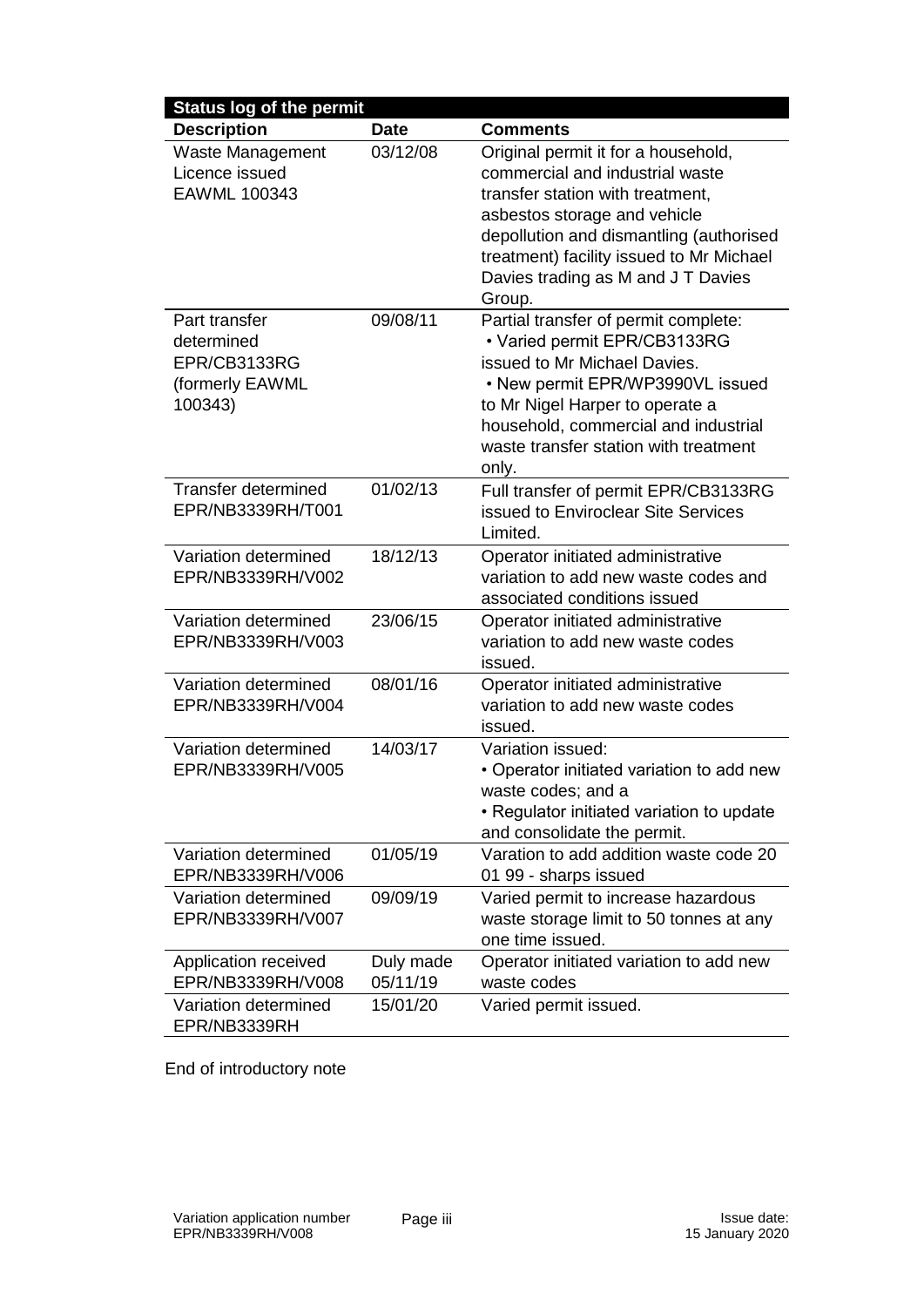## **Notice of variation**

Environmental Permitting (England and Wales) Regulations 2016

The Natural Resources Body for Wales ("Natural Resources Wales") in exercise of its powers under regulation 20 of the Environmental Permitting (England and Wales) Regulations 2016 varies

**Permit number EPR/NB3339RH** 

**issued to:**

**Enviroclear Site Services Limited** ("the operator")

whose registered office is **Hafod Yard 1 & 2 Hafod Road Ruabon Wrexham Clwyd LL14 6HF** 

company registration number **03986084**

to operate a regulated facility at **Hafod Yard Transfer Station Hafod Road Johnstown Wrexham LL14 6HF** 

to the extent set out in the schedules.

The notice shall take effect from **15/01/2020.**

| Name              | Date       |
|-------------------|------------|
| <b>Huw Davies</b> | 15/01/2020 |

Authorised on behalf of Natural Resources Wales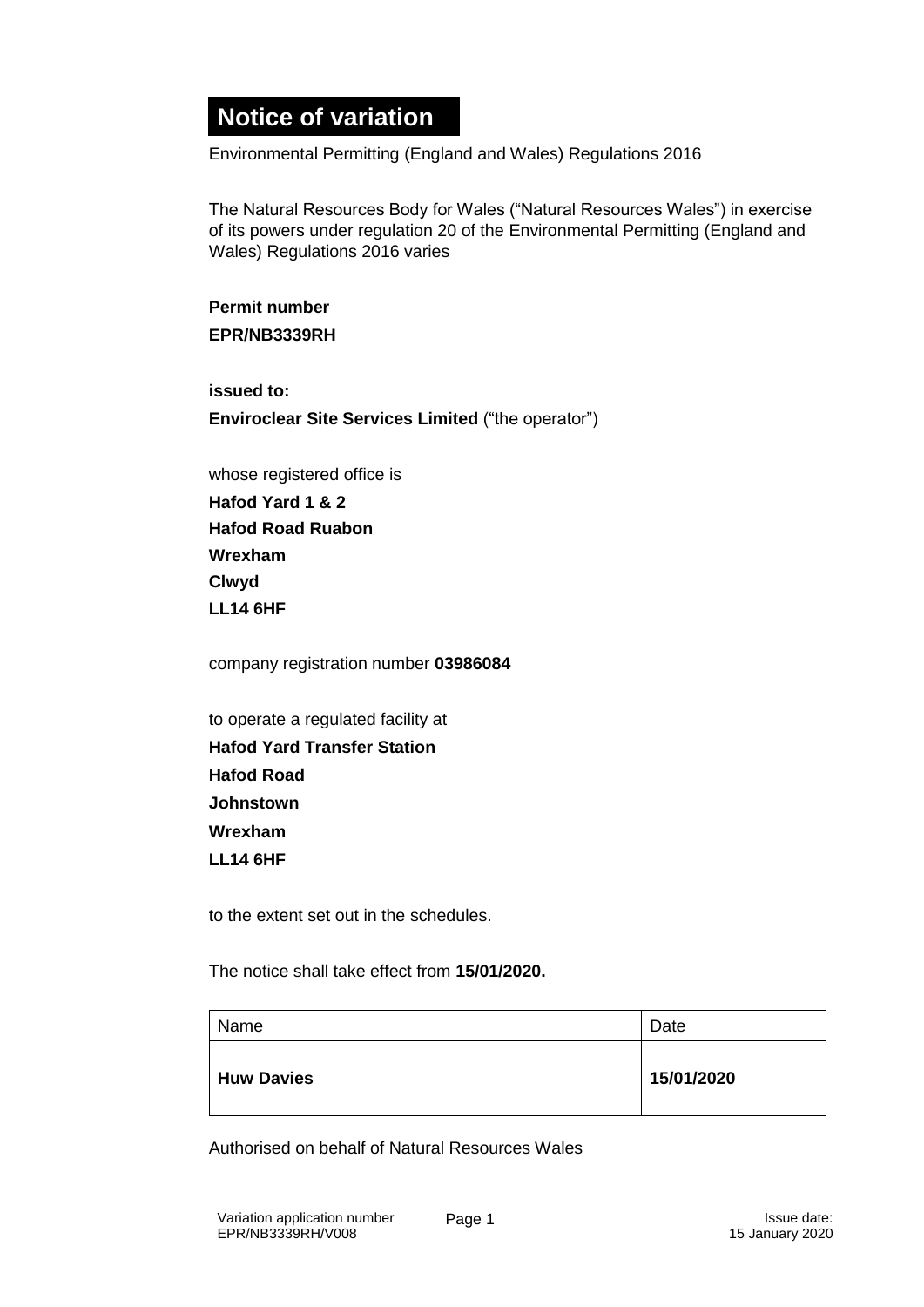#### **Schedule 1 – conditions to be deleted**

None

#### **Schedule 2 – conditions to be amended**

The following conditions are amended as a result of the application made by the operator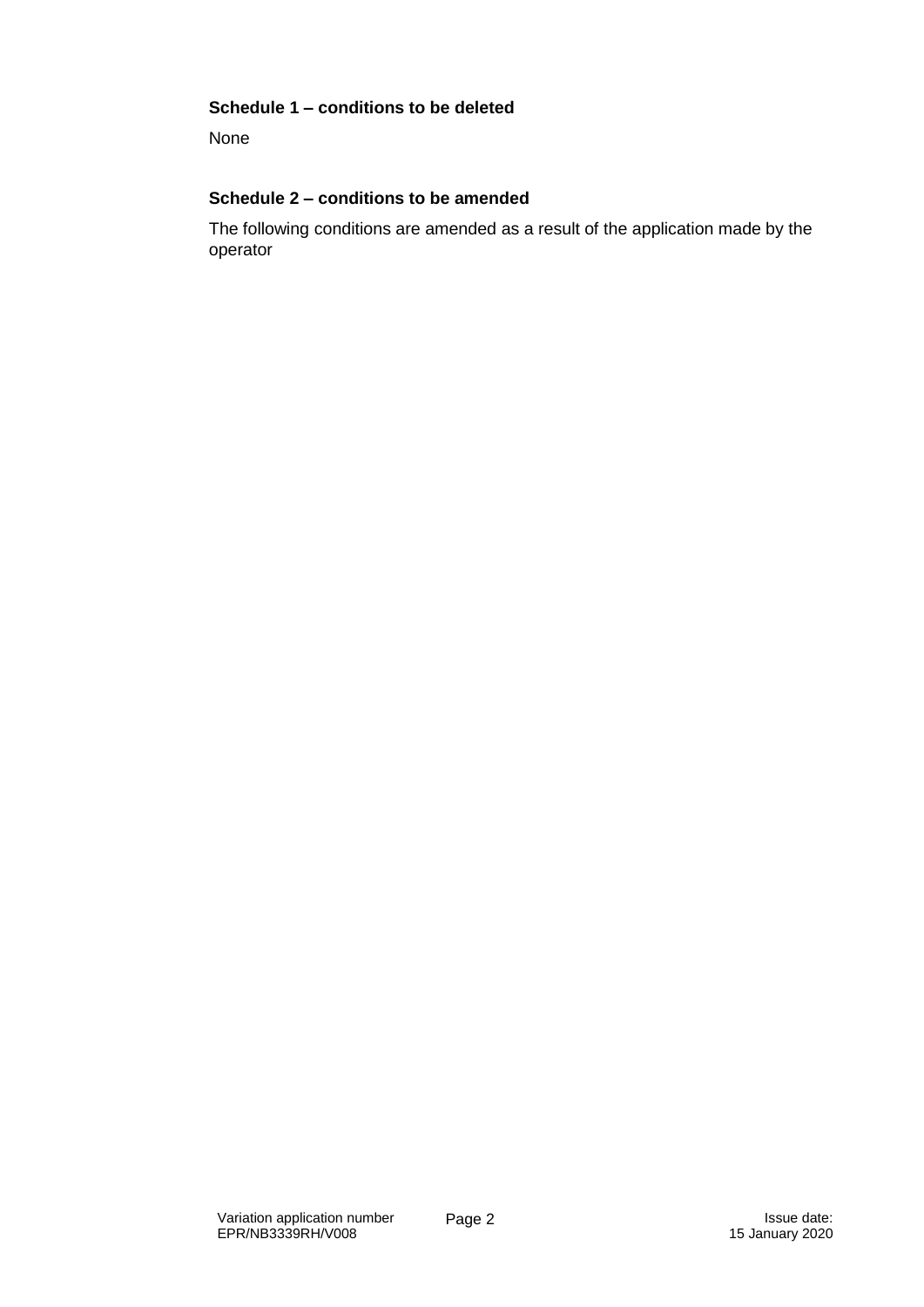|                   | Table S2.1 Permitted waste types and quantities for Household, Commercial and<br>Industrial Waste Transfer Station with Treatment & Asbestos Storage |
|-------------------|------------------------------------------------------------------------------------------------------------------------------------------------------|
| <b>Maximum</b>    | The maximum quantity for waste to be accepted on site shall not exceed 20,001                                                                        |
| quantity          | tonnes per year.                                                                                                                                     |
| <b>Exclusions</b> | Notwithstanding the waste types set out in this table, wastes having any of the                                                                      |
|                   | following characteristics shall not be accepted:                                                                                                     |
|                   | consisting solely or mainly of dusts, powders or loose fibres                                                                                        |
| <b>Waste</b>      | <b>Description</b>                                                                                                                                   |
| code              |                                                                                                                                                      |
| 01                | WASTES RESULTING FROM EXPLORATION, MINING, QUARRYING, AND                                                                                            |
|                   | PHYSICAL AND CHEMICAL TREATMENT OF MINERALS                                                                                                          |
| 01 01             | wastes from mineral excavation                                                                                                                       |
| 01 01 01          | wastes from mineral metalliferous excavation                                                                                                         |
| 01 01 02          | wastes from mineral non-metalliferous excavation                                                                                                     |
| 01 03             | wastes from physical and chemical processing of metalliferous minerals                                                                               |
| 01 03 06          | tailings other than those mentioned in 01 03 04 and 01 03 05                                                                                         |
| 01 03 09          | red mud from alumina production other than the wastes mentioned in 01 03 10                                                                          |
| 01 04             | wastes from physical and chemical processing of non-metalliferous<br>minerals                                                                        |
| 01 04 08          | waste gravel and crushed rocks other than those mentioned in 01 04 07                                                                                |
| 01 04 09          | waste sand and clays                                                                                                                                 |
| 01 04 11          | wastes from potash and rock salt processing other than those mentioned in 01 04<br>07                                                                |
| 01 04 12          | tailings and other wastes from washing and cleaning of minerals other than those<br>mentioned in 01 04 07 and 01 04 11                               |
| 01 04 13          | wastes from stone cutting and sawing other than those mentioned in 01 04 07                                                                          |
| 02                | WASTES FROM AGRICULTURE, HORTICULTURE, AQUACULTURE,                                                                                                  |
|                   | FORESTRY, HUNTING AND FISHING, FOOD PREPARATION AND<br><b>PROCESSING</b>                                                                             |
|                   |                                                                                                                                                      |
| 02 01             | wastes from agriculture, horticulture, aquaculture, forestry, hunting and<br>fishing                                                                 |
| 02 01 03          | plant-tissue waste                                                                                                                                   |
| 02 01 04          | waste plastics (except packaging)                                                                                                                    |
| 02 01 07          | wastes from forestry                                                                                                                                 |
| 02 01 10          | waste metal                                                                                                                                          |
| 02 02             | wastes from the preparation and processing of meat, fish and other foods of<br>animal origin                                                         |
| 02 02 03          | materials unsuitable for consumption or processing                                                                                                   |
| 02 03             | wastes from fruit, vegetables, cereals, edible oils, cocoa, coffee, tea and                                                                          |
|                   | tobacco preparation and processing; conserve production; yeast and yeast                                                                             |
|                   | extract production, molasses preparation and fermentation                                                                                            |
| 02 03 04          | materials unsuitable for consumption or processing                                                                                                   |
| 02 04             | wastes from sugar processing                                                                                                                         |
| 02 04 01          | soil from cleaning and washing beet                                                                                                                  |
| 02 04 02          | off-specification calcium carbonate                                                                                                                  |
| 02 05             | wastes from the dairy products industry                                                                                                              |
| 02 05 01          | materials unsuitable for consumption or processing                                                                                                   |
| 02 06             | wastes from the baking and confectionery industry                                                                                                    |
| 02 06 01          | materials unsuitable for consumption or processing                                                                                                   |
| 02 06 02<br>02 07 | wastes from preserving agents                                                                                                                        |
|                   | wastes from the production of alcoholic and non-alcoholic beverages<br>(except coffee, tea and cocoa)                                                |
| 02 07 01          | wastes from washing, cleaning and mechanical reduction of raw materials                                                                              |
| 02 07 02          | wastes from spirits distillation                                                                                                                     |
| 02 07 04          | materials unsuitable for consumption or processing                                                                                                   |
| 03                | WASTES FROM WOOD PROCESSING AND THE PRODUCTION OF PANELS                                                                                             |
| 03 01             | AND FURNITURE, PULP, PAPER AND CARDBOARD<br>wastes from wood processing and the production of panels and furniture                                   |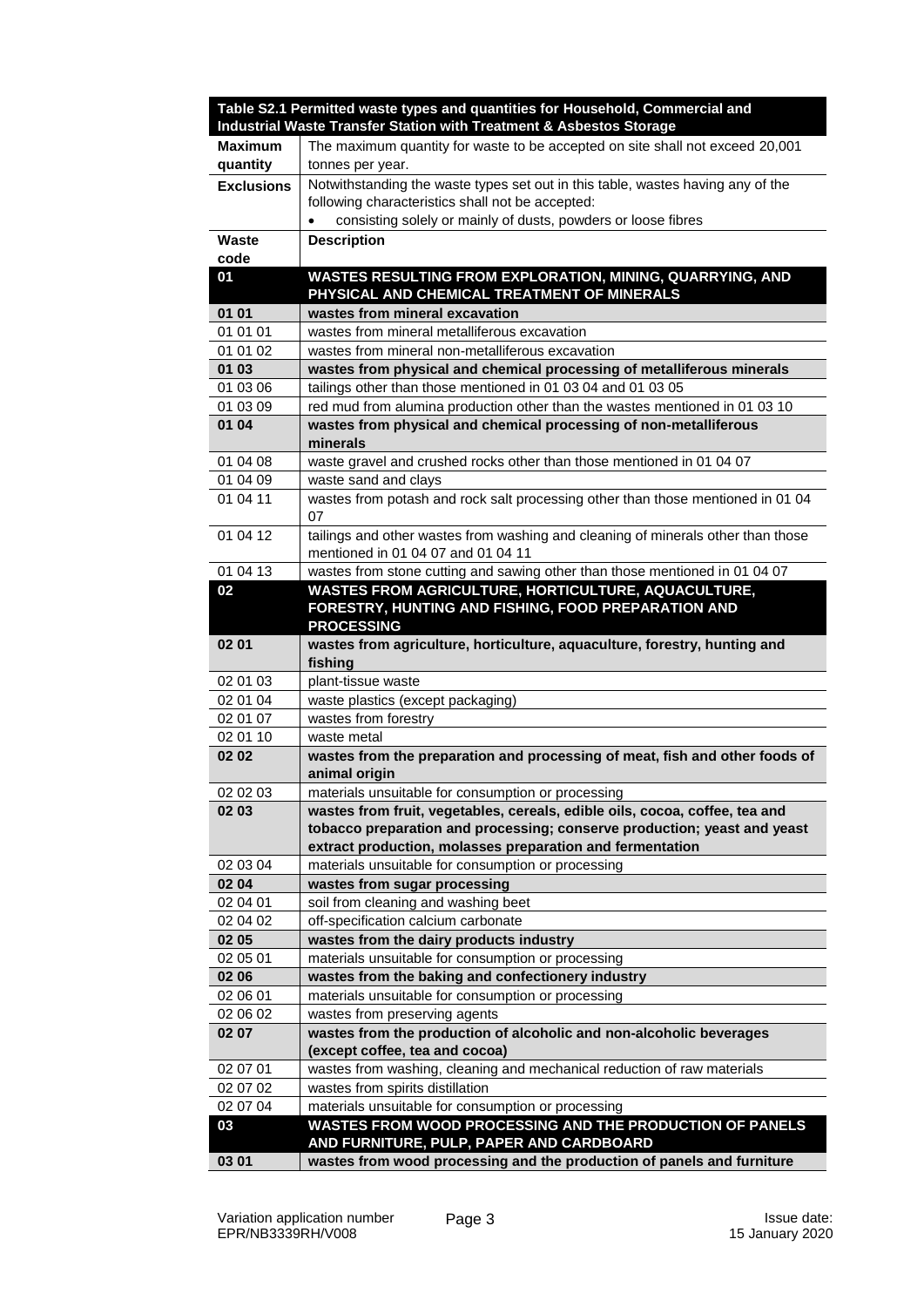| 03 01 01  | waste bark and cork                                                                             |
|-----------|-------------------------------------------------------------------------------------------------|
| 03 01 04* | sawdust, shavings, cuttings, wood, particle board and veneer containing                         |
|           | hazardous substances                                                                            |
| 03 01 05  | sawdust, shavings, cuttings, wood, particle board and veneer other than those                   |
|           | mentioned in 03 01 04                                                                           |
| 03 03     | wastes from pulp, paper and cardboard production and processing                                 |
| 03 03 01  | waste bark and wood                                                                             |
| 03 03 07  | mechanically separated rejects from pulping of waste paper and cardboard                        |
| 03 03 08  | wastes from sorting of paper and cardboard destined for recycling                               |
| 03 03 10  | fibre rejects, fibre-, filler- and coating-sludges from mechanical separation                   |
| 04        | <b>WASTES FROM THE LEATHER, FUR AND TEXTILE INDUSTRIES</b>                                      |
| 04 01     | wastes from the leather and fur industry                                                        |
| 04 01 08  | waste tanned leather (blue sheetings, shavings, cuttings, buffing dust) containing              |
|           | chromium                                                                                        |
| 04 01 09  | wastes from dressing and finishing                                                              |
| 04 02     | wastes from the textile industry                                                                |
| 04 02 21  | wastes from unprocessed textile fibres                                                          |
| 04 02 22  | wastes from processed textile fibres                                                            |
| 06        | <b>WASTES FROM INORGANIC CHEMICAL PROCESSES</b>                                                 |
| 06 07     | wastes from the MFSU of halogens and halogen chemical processes                                 |
| 06 09     | wastes from the MSFU of phosphorous chemicals and phosphorous                                   |
|           | chemical processes                                                                              |
| 06 09 02  | phosphorous slag                                                                                |
| 06 09 03* | calcium-based reaction wastes containing or contaminated with hazardous                         |
| 06 09 04  | substances<br>calcium-based reaction wastes other than those mentioned in 06 09 03              |
| 06 11     | wastes from the manufacture of inorganic pigments and opacificiers                              |
| 06 11 01  | calcium-based reaction wastes from titanium dioxide production                                  |
| 06 13     | wastes from inorganic chemical processes not otherwise specified                                |
|           |                                                                                                 |
|           |                                                                                                 |
| 06 13 02* | spent activated carbon (except 06 07 02)                                                        |
| 07        | <b>WASTES FROM ORGANIC CHEMICAL PROCESSES</b>                                                   |
| 07 01     | wastes from the manufacture, formulation, supply and use (MFSU) of basic                        |
| 07 01 08* | organic chemicals<br>other still bottoms and reaction residues                                  |
| 07 02     | wastes from the MFSU of plastics, synthetic rubber and man-made fibres                          |
| 07 02 13  | waste plastic                                                                                   |
| 07 07     | wastes from the MFSU of fine chemicals and chemical products not                                |
|           | otherwise specified                                                                             |
| 07 07 10* | other filter cakes and spent absorbents                                                         |
| 08        | WASTES FROM THE MANUFACTURE, FORMULATION, SUPPLY AND USE                                        |
|           | (MFSU) OF COATINGS (PAINTS, VARNISHES AND VITREOUS ENAMELS),                                    |
|           | <b>ADHESIVES, SEALANTS AND PRINTING INKS</b>                                                    |
| 08 01     | wastes from MFSU and removal of paint and varnish                                               |
| 08 01 14  | sludges from paint or varnish other than those mentioned in 08 01 13                            |
| 09        | <b>WASTES FROM THE PHOTOGRAPHIC INDUSTRY</b>                                                    |
| 09 01     | wastes from the photographic industry                                                           |
| 09 01 07  | photographic film and paper containing silver or silver compounds                               |
| 09 01 08  | photographic film and paper free of silver or silver compounds                                  |
| 09 01 10  | single-use cameras without batteries                                                            |
| 09 01 12  | single-use cameras containing batteries other than those mentioned in 09 01 11                  |
| 10        | <b>WASTES FROM THERMAL PROCESSES</b>                                                            |
| 10 01     | wastes from power stations and other combustion plants (except 19)                              |
| 10 01 01  | bottom ash, slag and boiler dust (excluding boiler dust mentioned in 10 01 04)                  |
| 10 01 05  | calcium-based reaction wastes from flue-gas desulphurisation in solid form                      |
| 10 01 07  | calcium-based reaction wastes from flue-gas desulphurisation in sludge form                     |
| 10 01 15  | bottom ash, slag and boiler dust from co-incineration other than those mentioned<br>in 10 01 14 |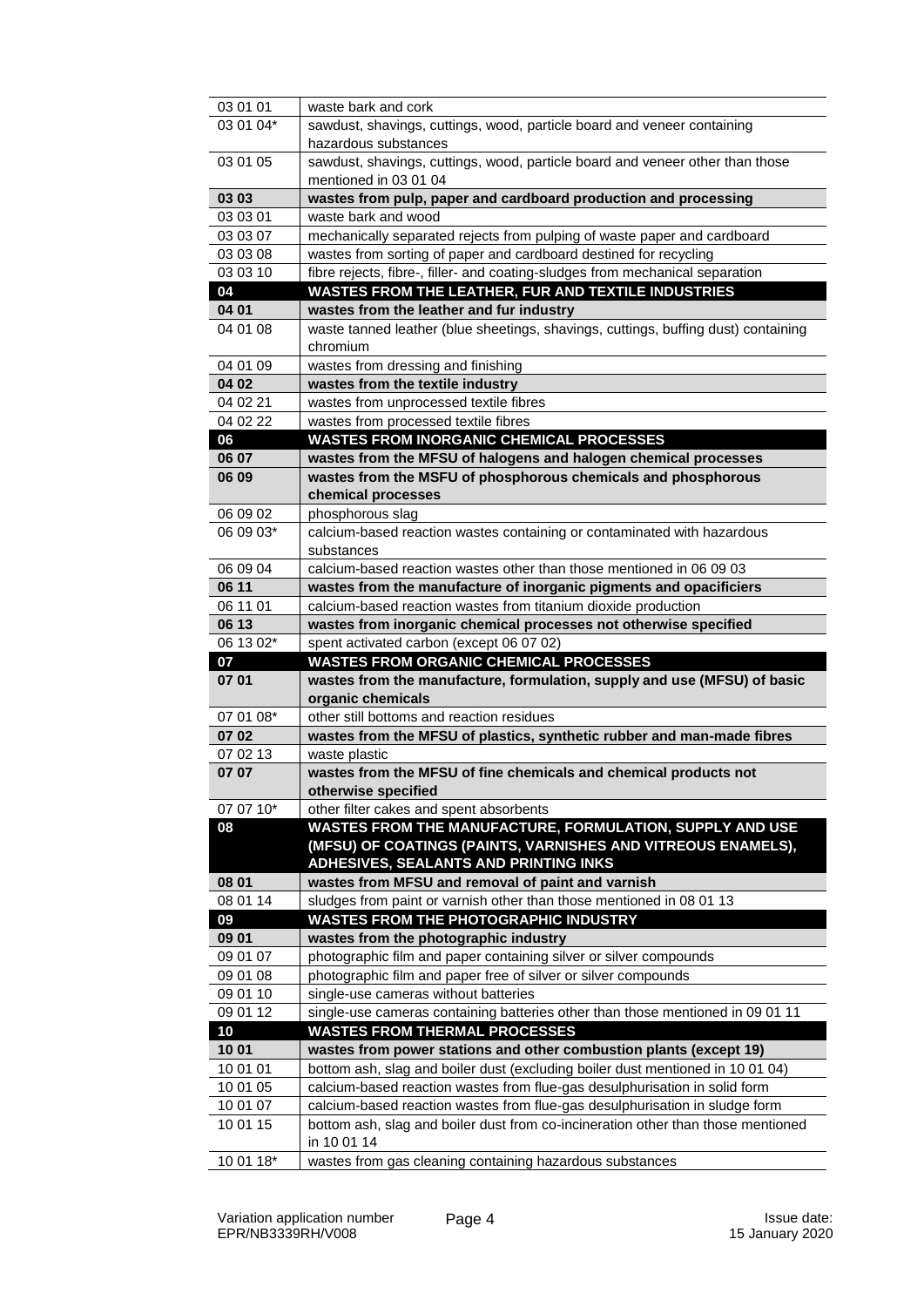| 10 01 19 | wastes from gas cleaning other than those mentioned in 10 01 05, 10 01 07 and                       |
|----------|-----------------------------------------------------------------------------------------------------|
|          | 10 01 18                                                                                            |
| 10 01 24 | sands from fluidised beds                                                                           |
| 10 02    | wastes from the iron and steel industry                                                             |
| 10 02 01 | wastes from the processing of slag                                                                  |
| 10 02 02 | unprocessed slag                                                                                    |
| 10 02 08 | solid wastes from gas treatment other than those mentioned in 10 02 07                              |
| 10 02 10 | mill scales                                                                                         |
| 10 02 14 | sludges and filter cakes from gas treatment other than those mentioned in 10 02<br>13               |
| 10 02 15 | other sludges and filter cakes                                                                      |
| 10 03    | wastes from aluminium thermal metallurgy                                                            |
| 10 03 05 | waste alumina                                                                                       |
| 10 03 16 | skimmings other than those mentioned in 10 03 15                                                    |
| 10 03 18 | carbon-containing wastes from anode manufacture other than those mentioned in<br>10 03 17           |
| 10 03 24 | solid wastes from gas treatment other than those mentioned in 10 03 23                              |
| 10 03 26 | sludges and filter cakes from gas treatment other than those mentioned in 10 03<br>25               |
| 10 03 28 | wastes from cooling-water treatment other than those mentioned in 10 03 27                          |
| 10 03 30 | wastes from treatment of salt slags and black drosses other than those mentioned                    |
|          | in 10 03 29                                                                                         |
| 10 04    | wastes from lead thermal metallurgy                                                                 |
| 10 04 10 | wastes from cooling-water treatment other than those mentioned in 10 04 09                          |
| 10 05    | wastes from zinc thermal metallurgy                                                                 |
| 10 05 01 | slags from primary and secondary production                                                         |
| 10 05 09 | wastes from cooling-water treatment other than those mentioned in 10 05 08                          |
| 10 05 11 | dross and skimmings other than those mentioned in 10 05 10                                          |
| 10 06    | wastes from copper thermal metallurgy                                                               |
| 10 06 01 | slags from primary and secondary production                                                         |
| 10 06 02 | dross and skimmings from primary and secondary production                                           |
| 10 06 10 | wastes from cooling-water treatment other than those mentioned in 10 06 09                          |
| 10 07    | wastes from silver, gold and platinum thermal metallurgy                                            |
| 10 07 01 | slags from primary and secondary production                                                         |
| 10 07 02 | dross and skimmings from primary and secondary production                                           |
| 10 07 03 | solid wastes from gas treatment                                                                     |
| 10 07 05 | sludges and filter cakes from gas treatment                                                         |
| 10 07 08 | wastes from cooling-water treatment other than those mentioned in 10 07 07                          |
| 10 08    | wastes from other non-ferrous thermal metallurgy                                                    |
| 10 08 09 | other slags                                                                                         |
| 10 08 11 | dross and skimmings other than those mentioned in 10 08 10                                          |
| 10 08 13 | carbon-containing wastes from anode manufacture other than those mentioned in<br>10 08 12           |
| 10 08 14 | anode scrap                                                                                         |
| 10 08 18 | sludges and filter cakes from flue-gas treatment other than those mentioned in 10<br>08 17          |
| 10 08 20 | wastes from cooling-water treatment other than those mentioned in 10 08 19                          |
| 10 09    | wastes from casting of ferrous pieces                                                               |
| 10 09 03 | furnace slag                                                                                        |
| 10 09 06 | casting cores and moulds which have not undergone pouring other than those<br>mentioned in 10 09 05 |
| 10 09 08 | casting cores and moulds which have undergone pouring other than those                              |
|          | mentioned in 10 09 07                                                                               |
| 10 09 14 | waste binders other than those mentioned in 10 09 13                                                |
| 10 09 16 | waste crack-indicating agent other than those mentioned in 10 09 15                                 |
|          |                                                                                                     |
| 10 10    | wastes from casting of non-ferrous pieces                                                           |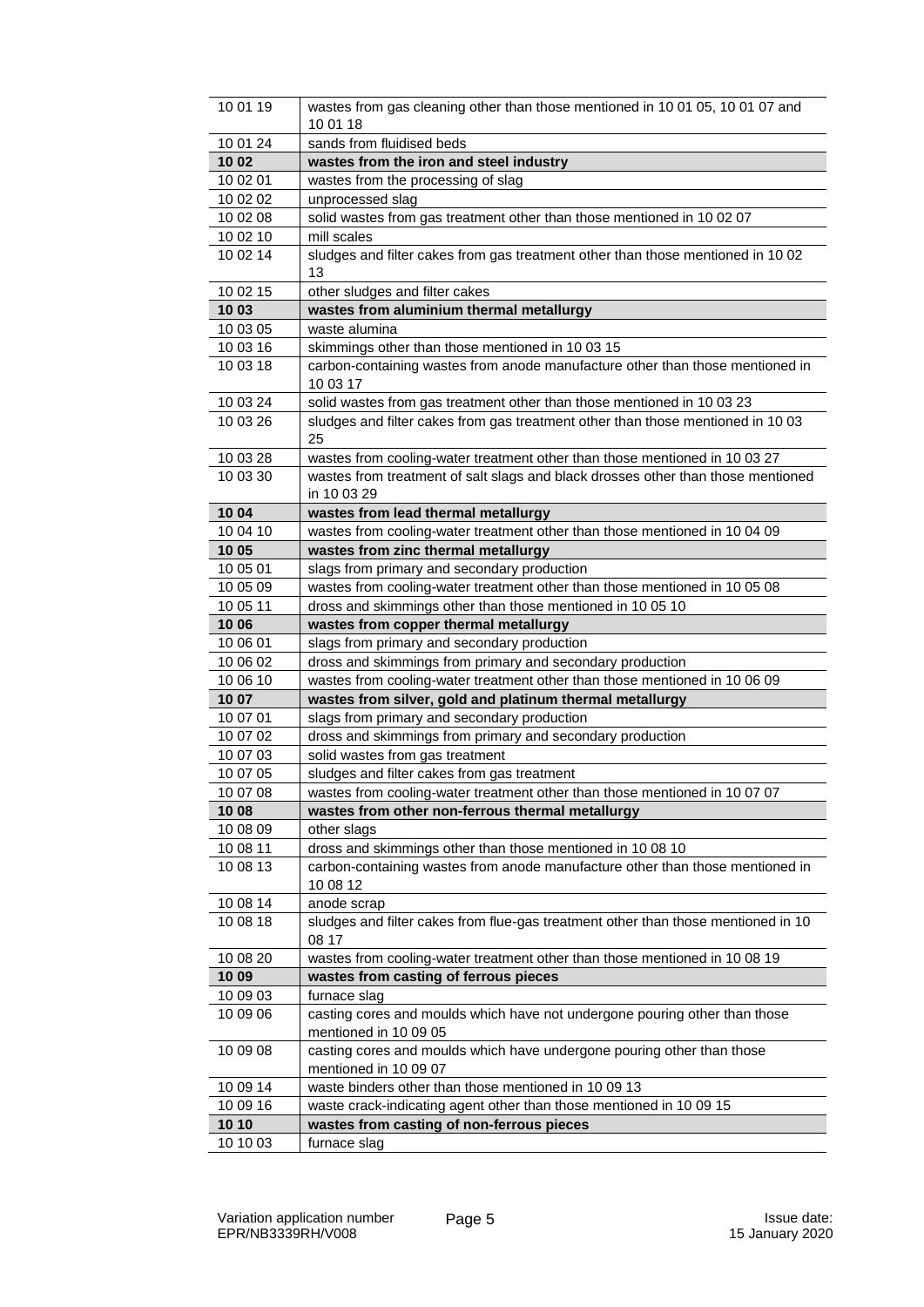| 10 10 06             | casting cores and moulds which have not undergone pouring, other than those<br>mentioned in 10 10 05 |
|----------------------|------------------------------------------------------------------------------------------------------|
| 10 10 08             | casting cores and moulds which have undergone pouring, other than those                              |
|                      | mentioned in 10 10 07                                                                                |
| 10 10 14             | waste binders other than those mentioned in 10 10 13                                                 |
| 10 10 16             | waste crack-indicating agent other than those mentioned in 10 10 15                                  |
| 10 11                | wastes from manufacture of glass and glass products                                                  |
| 10 11 03             | waste glass-based fibrous materials                                                                  |
| 10 11 10             | waste preparation mixture before thermal processing, other than those mentioned                      |
|                      | in 10 11 09                                                                                          |
| 10 11 12             | waste glass other than those mentioned in 10 11 11                                                   |
| 10 11 16             | solid wastes from flue-gas treatment other than those mentioned in 10 11 15                          |
| 10 11 18             | sludges and filter cakes from flue-gas treatment other than those mentioned in 10<br>11 17           |
| 10 12                | wastes from manufacture of ceramic goods, bricks, tiles and construction                             |
|                      | products                                                                                             |
| 10 12 01             | waste preparation mixture before thermal processing                                                  |
| 10 12 05             | sludges and filter cakes from gas treatment                                                          |
| 10 12 06             | discarded moulds                                                                                     |
| 10 12 08             | waste ceramics, bricks, tiles and construction products (after thermal processing)                   |
| 10 12 10             | solid wastes from gas treatment other than those mentioned in 10 12 09                               |
| 10 12 12             | wastes from glazing other than those mentioned in 10 12 11                                           |
| 10 13                | wastes from manufacture of cement, lime and plaster and articles and                                 |
| 10 13 01             | products made from them                                                                              |
| 10 13 04             | waste preparation mixture before thermal processing<br>wastes from calcination and hydration of lime |
| 10 13 07             | sludges and filter cakes from gas treatment                                                          |
| 10 13 10             | wastes from asbestos-cement manufacture other than those mentioned in 10 13                          |
|                      | 09                                                                                                   |
| 10 13 11             | wastes from cement-based composite materials other than those mentioned in 10                        |
|                      | 13 09 and 10 13 10                                                                                   |
| 10 13 13<br>10 13 14 | solid wastes from gas treatment other than those mentioned in 10 13 12                               |
| 11                   | waste concrete and concrete sludge<br>WASTES FROM CHEMICAL SURFACE TREATMENT AND COATING OF          |
|                      | METALS AND OTHER MATERIALS; NON-FERROUS HYDRO-METALLURGY                                             |
| 11 01                | wastes from chemical surface treatment and coating of metals and other                               |
|                      | materials (for example galvanic processes, zinc coating processes, pickling                          |
|                      | processes, etching, phosphating, alkaline degreasing, anodising)                                     |
| 11 01 10             | sludges and filter cakes other than those mentioned in 11 01 09                                      |
| 11 01 14             | degreasing wastes other than those mentioned in 11 01 13                                             |
| 11 02                | wastes from non-ferrous hydrometallurgical processes                                                 |
| 11 02 03             | wastes from the production of anodes for aqueous electrolytical processes                            |
| 11 02 06             | wastes from copper hydrometallurgical processes other than those mentioned in<br>11 02 05            |
| 11 05                | wastes from hot galvanising processes                                                                |
| 11 05 01             | hard zinc                                                                                            |
| 11 05 02             | zinc ash                                                                                             |
| 12                   | WASTES FROM SHAPING AND PHYSICAL AND MECHANICAL SURFACE<br>TREATMENT OF METALS AND PLASTICS          |
| 1201                 | wastes from shaping and physical and mechanical surface treatment of                                 |
|                      | metals and plastics                                                                                  |
| 12 01 01             | ferrous metal filings and turnings                                                                   |
| 12 01 03             | non-ferrous metal filings and turnings                                                               |
| 12 01 05             | plastics shavings and turnings                                                                       |
| 12 01 13             | welding wastes                                                                                       |
| 12 01 16*            | waste blasting material containing hazardous substances                                              |
| 12 01 17             | waste blasting material other than those mentioned in 12 01 16                                       |
| 12 01 18*            | metal sludge (grinding, honing and lapping sludge) containing oil                                    |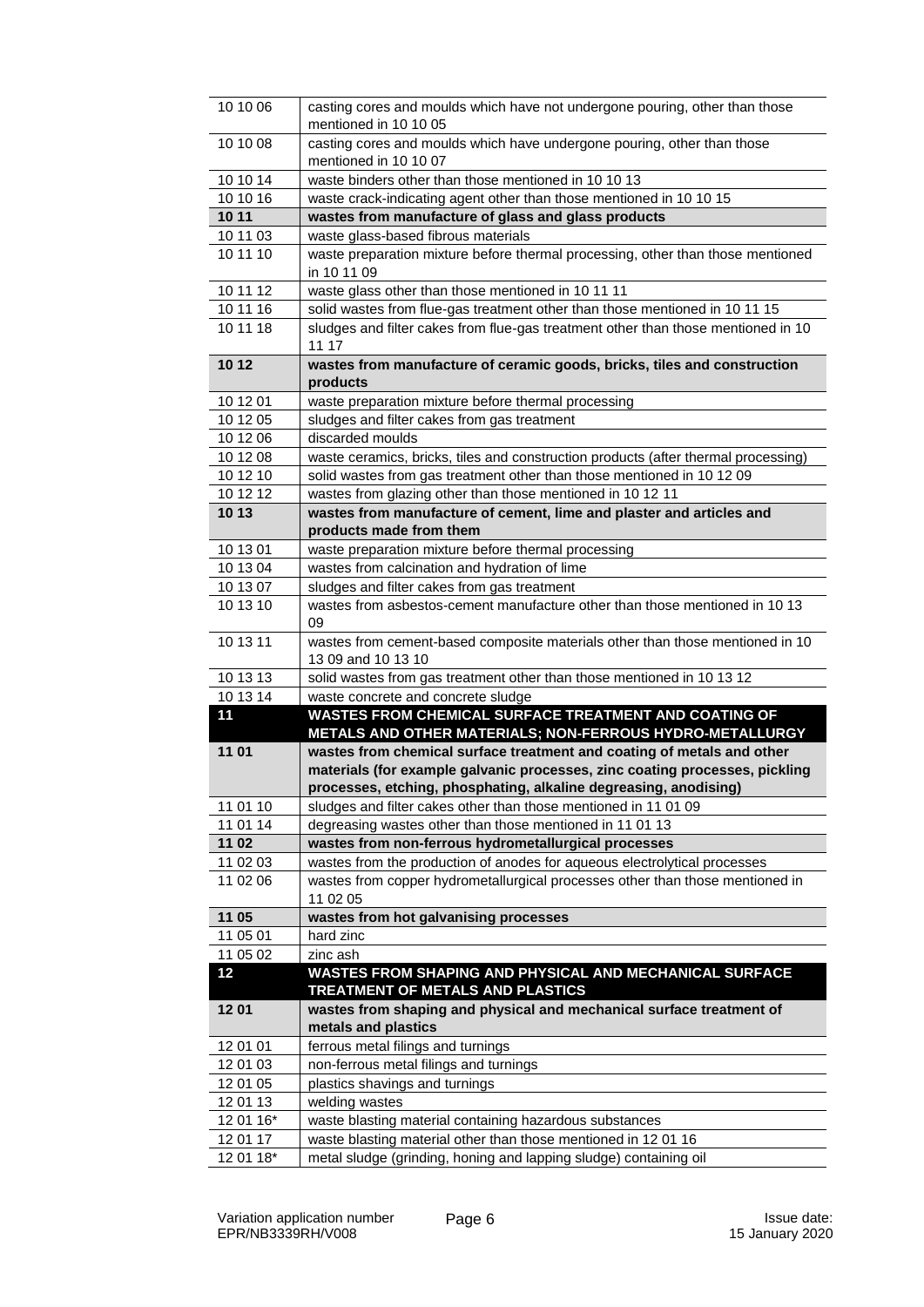| 12 01 21              | spent grinding bodies and grinding materials other than those mentioned in 12 01                                                                       |
|-----------------------|--------------------------------------------------------------------------------------------------------------------------------------------------------|
|                       | 20                                                                                                                                                     |
| 15                    | WASTE PACKAGING, ABSORBENTS, WIPING CLOTHS, FILTER MATERIALS<br>AND PROTECTIVE CLOTHING NOT OTHERWISE SPECIFIED                                        |
| 15 01                 | packaging (including separately collected municipal packaging waste)                                                                                   |
| 15 01 01              | paper and cardboard packaging                                                                                                                          |
| 15 01 02              | plastic packaging                                                                                                                                      |
| 15 01 03              | wooden packaging                                                                                                                                       |
| 15 01 04              | metallic packaging                                                                                                                                     |
| 15 01 05              | composite packaging                                                                                                                                    |
| 15 01 06              | mixed packaging                                                                                                                                        |
| 15 01 07              | glass packaging                                                                                                                                        |
| 15 01 09              | textile packaging                                                                                                                                      |
| 15 01 10*             | packaging containing residues of or contaminated by hazardous substances                                                                               |
| 15 01 11*             | metallic packaging containing a hazardous solid porous matrix (for example                                                                             |
|                       | asbestos), including empty pressure containers                                                                                                         |
| 15 02                 | absorbents, filter materials, wiping cloths and protective clothing                                                                                    |
| 15 02 02*             | absorbents, filter materials (including oil filters not otherwise specified), wiping                                                                   |
|                       | cloths, protective clothing contaminated by hazardous substances                                                                                       |
| 15 02 03              | absorbents, filter materials, wiping cloths and protective clothing other than those                                                                   |
|                       | mentioned in 15 02 02                                                                                                                                  |
| 16                    | <b>WASTES NOT OTHERWISE SPECIFIED IN THE LIST</b>                                                                                                      |
| 16 02                 | wastes from electrical and electronic equipment<br>discarded equipment containing chlorofluorocarbons, HCFC, HFC                                       |
| 16 02 11*             |                                                                                                                                                        |
| 16 02 13*             | discarded equipment containing hazardous components other than those                                                                                   |
|                       | mentioned in 16 02 09 to 16 02 12                                                                                                                      |
| 16 02 14<br>16 02 16  | discarded equipment other than those mentioned in 16 02 09 to 16 02 13<br>components removed from discarded equipment other than those mentioned in 16 |
|                       | 02 15                                                                                                                                                  |
|                       |                                                                                                                                                        |
|                       |                                                                                                                                                        |
| 16 03                 | off-specification batches and unused products                                                                                                          |
| 16 03 03*             | inorganic wastes containing hazardous substances                                                                                                       |
| 16 03 04              | inorganic wastes other than those mentioned in 16 03 03                                                                                                |
| 16 03 05*<br>16 03 06 | organic wastes containing hazardous substances                                                                                                         |
| 16 05                 | organic wastes other than those mentioned in 16 03 05<br>gases in pressure containers and discarded chemicals                                          |
| 16 05 04*             |                                                                                                                                                        |
| 16 06                 | gases in pressure containers (including halons) containing hazardous substances<br>batteries and accumulators                                          |
| 16 06 04              | alkaline batteries (except 16 06 03)                                                                                                                   |
| 16 11                 | waste linings and refractories                                                                                                                         |
| 16 11 02              |                                                                                                                                                        |
|                       | carbon-based linings and refractories from metallurgical processes other than<br>those mentioned in 16 11 01                                           |
| 16 11 04              | other linings and refractories from metallurgical processes other than those                                                                           |
|                       | mentioned in 16 11 03                                                                                                                                  |
| 16 11 06              | linings and refractories from non-metallurgical processes other than those                                                                             |
|                       | mentioned in 16 11 05                                                                                                                                  |
| 17                    | CONSTRUCTION AND DEMOLITION WASTES (INCLUDING EXCAVATED                                                                                                |
|                       | <b>SOIL FROM CONTAMINATED SITES)</b>                                                                                                                   |
| 1701                  | concrete, bricks, tiles and ceramics                                                                                                                   |
| 17 01 01              | concrete                                                                                                                                               |
| 17 01 02              | bricks                                                                                                                                                 |
| 17 01 03              | tiles and ceramics                                                                                                                                     |
| 17 01 06*             | mixtures of, or separate fractions of concrete, bricks, tiles and ceramics containing                                                                  |
|                       | hazardous substances                                                                                                                                   |
| 17 01 07              | mixtures of concrete, bricks, tiles and ceramics other than those mentioned in 17                                                                      |
|                       | 01 06                                                                                                                                                  |
| 1702                  | wood, glass and plastic                                                                                                                                |
| 17 02 01<br>17 02 02  | wood<br>glass                                                                                                                                          |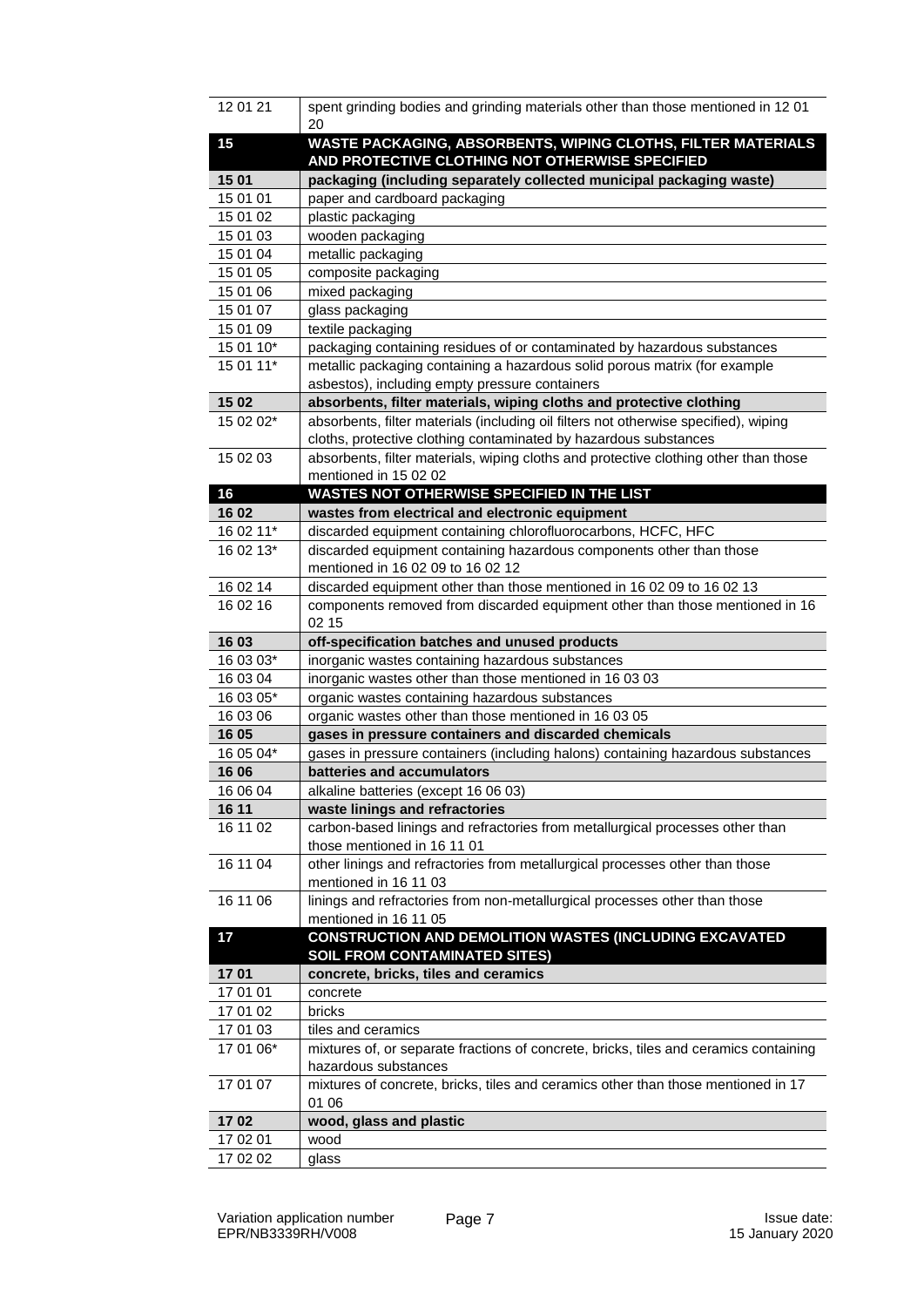| 17 02 03              | plastic                                                                                                               |
|-----------------------|-----------------------------------------------------------------------------------------------------------------------|
| 17 02 04*             | glass, plastic and wood containing or contaminated with hazardous substances                                          |
| 1703                  | bituminous mixtures, coal tar and tarred products                                                                     |
| 17 03 02              | bituminous mixtures other than those mentioned in 17 03 01                                                            |
| 1704                  | metals (including their alloys)                                                                                       |
| 17 04 01              | copper, bronze, brass                                                                                                 |
| 17 04 02              | aluminium                                                                                                             |
| 17 04 03              | lead                                                                                                                  |
| 17 04 04              | zinc                                                                                                                  |
| 17 04 05              | iron and steel                                                                                                        |
| 17 04 06              | tin                                                                                                                   |
| 17 04 07              | mixed metals                                                                                                          |
| 17 04 11              | cables other than those mentioned in 17 04 10                                                                         |
| 1705                  | soil (including excavated soil from contaminated sites), stones and dredging<br>spoil                                 |
| 17 05 04              | soil and stones other than those mentioned in 17 05 03                                                                |
| 17 05 08              | track ballast other than those mentioned in 17 05 07                                                                  |
| 1706                  | insulation materials and asbestos-containing construction materials                                                   |
| 17 06 01*             | insulation materials containing asbestos                                                                              |
| 17 06 04              | insulation materials other than those mentioned in 17 06 01 and 17<br>06 03                                           |
| 17 06 05*             | construction materials containing asbestos                                                                            |
| 1708                  | gypsum-based construction material                                                                                    |
| 17 08 02              | gypsum-based construction materials other than those mentioned in 17 08 01                                            |
| 1709                  | other construction and demolition wastes                                                                              |
| 17 09 04              | mixed construction and demolition wastes other than those mentioned in 17 09 01,                                      |
|                       | 17 09 02 and 17 09 03                                                                                                 |
| 19                    | WASTES FROM WASTE MANAGEMENT FACILITIES, OFF-SITE WASTE<br>WATER TREATMENT PLANTS AND THE PREPARATION OF WATER        |
|                       | INTENDED FOR HUMAN CONSUMPTION AND WATER FOR INDUSTRIAL                                                               |
|                       | <b>USE</b>                                                                                                            |
| 19 01                 | wastes from incineration or pyrolysis of waste                                                                        |
| 19 01 02<br>19 01 10* | ferrous materials removed from bottom ash                                                                             |
| 19 01 12              | spent activated carbon from flue-gas treatment                                                                        |
| 19 01 18              | bottom ash and slag other than those mentioned in 19 01 11<br>pyrolysis wastes other than those mentioned in 19 01 17 |
| 19 01 19              | sands from fluidised beds                                                                                             |
| 1902                  | wastes from physico/chemical treatments of waste (including                                                           |
|                       | dechromatation, decyanidation, neutralisation)                                                                        |
| 19 02 03              | premixed wastes composed only of non-hazardous wastes                                                                 |
| 19 02 10              | combustible wastes other than those mentioned in 19 02 08 and 19 02 09                                                |
| 1904                  | vitrified waste and wastes from vitrification                                                                         |
| 19 04 01              | vitrified waste                                                                                                       |
| 19 05                 | wastes from aerobic treatment of solid wastes                                                                         |
| 19 05 01              | non-composted fraction of municipal and similar wastes                                                                |
| 19 05 02              | non-composted fraction of animal and vegetable waste                                                                  |
| 19 05 03              | off-specification compost                                                                                             |
| 19 08                 | wastes from waste water treatment plants not otherwise specified                                                      |
| 19 08 02              | waste from desanding                                                                                                  |
| 19 08 06*             | saturated or spent ion exchange resins                                                                                |
| 1909                  | wastes from the preparation of water intended for human consumption or                                                |
|                       | water for industrial use                                                                                              |
| 19 09 01              | solid waste from primary filtration and screenings                                                                    |
| 19 09 04              | spent activated carbon                                                                                                |
| 19 09 05              | saturated or spent ion exchange resins                                                                                |
| 19 12                 | wastes from the mechanical treatment of waste (for example sorting,                                                   |
| 19 12 01              | crushing, compacting, pelletising) not otherwise specified<br>paper and cardboard                                     |